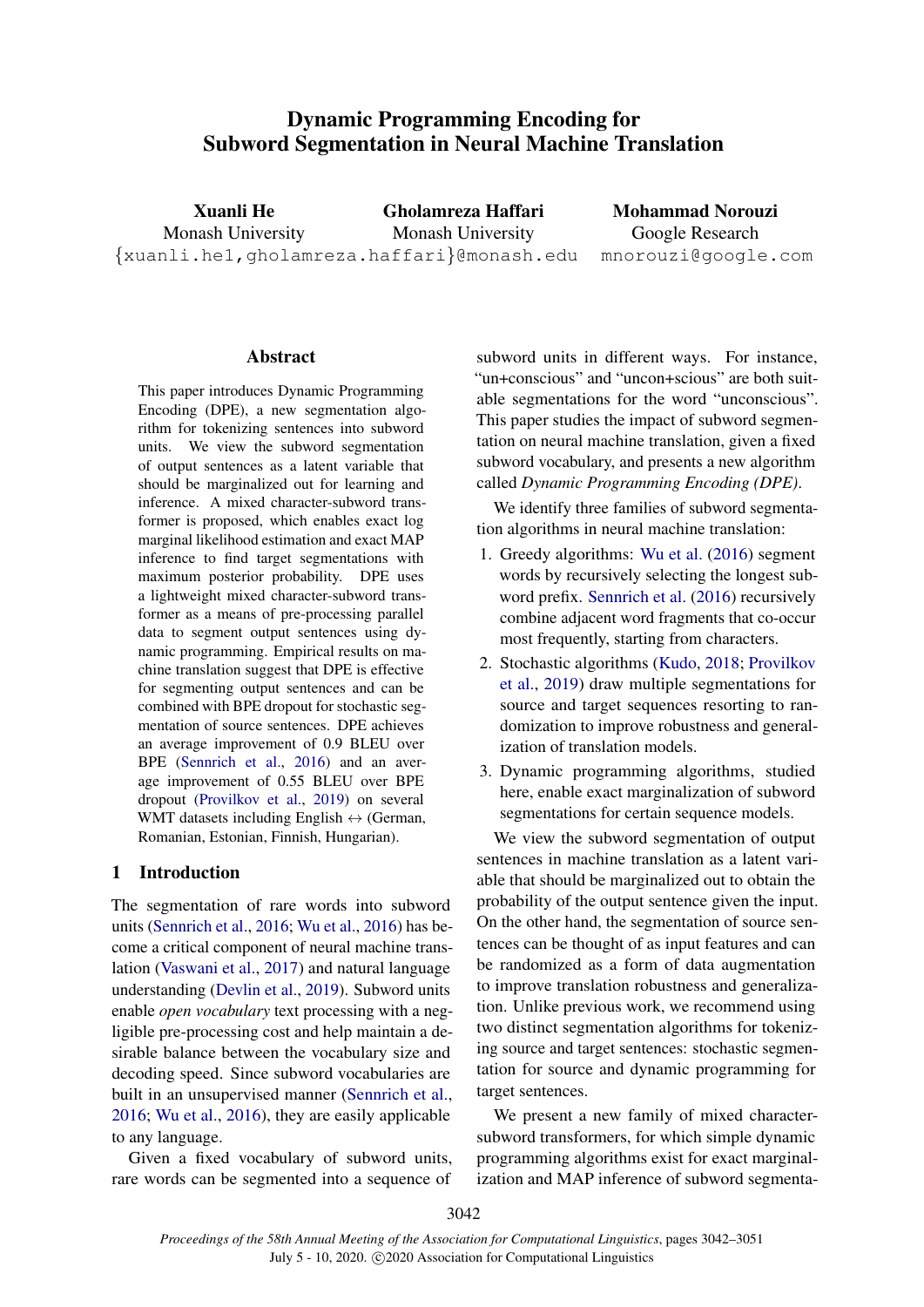tions. The time complexity of the dynamic programming algorithms is  $O(TV)$ , where T is the length of the target sentence in characters, and V is the size of the subword vocabulary. By comparison, even computing the conditional probabilities of subword units in an autoregressive model requires  $O(TV)$  to estimate the normalizing constant of the categorical distributions. Thus, our dynamic programming algorithm does not incur additional asymptotic costs. We use a lightweight mixed character-subword transformer as a means to pre-process translation datasets to segment output sentences using DPE for MAP inference.

The performance of a standard subword transformer [\(Vaswani et al.,](#page-9-3) [2017\)](#page-9-3) trained on WMT datasets tokenized using DPE is compared against Byte Pair Encoding (BPE) [\(Sennrich et al.,](#page-9-0) [2016\)](#page-9-0) and BPE dropout [\(Provilkov et al.,](#page-9-1) [2019\)](#page-9-1). Empirical results on English  $\leftrightarrow$  (German, Romanian, Estonian, Finnish, Hungarian) suggest that stochastic subword segmentation is effective for tokenizing source sentences, whereas deterministic DPE is superior for segmenting target sentences. DPE achieves an average improvement of 0.9 BLEU over greedy BPE [\(Sennrich et al.,](#page-9-0) [2016\)](#page-9-0) and an average improvement of 0.55 BLEU over stochastic BPE dropout [\(Provilkov et al.,](#page-9-1) [2019\)](#page-9-1)<sup>[1](#page-1-0)</sup>.

# 2 Related Work

Neural networks have revolutionized machine translation [\(Sutskever et al.,](#page-9-4) [2014;](#page-9-4) [Bahdanau et al.,](#page-8-2) [2015;](#page-8-2) [Cho et al.,](#page-8-3) [2014\)](#page-8-3). Early neural machine translation (NMT) systems used words as the atomic element of sentences. They used vocabularies with tens of thousands words, resulting in prohibitive training and inference complexity. While learning can be sped up using sampling techniques [\(Jean](#page-8-4) [et al.,](#page-8-4) [2015\)](#page-8-4), word based NMT models have a difficult time handling rare words, especially in morphologically rich languages such as Romanian, Estonian, and Finnish. The size of the word vocabulary should increase dramatically to capture the compositionality of morphemes in such languages.

More recently, many NMT models have been developed based on characters and a combination of characters and words [\(Ling et al.,](#page-9-5) [2015;](#page-9-5) [Luong](#page-9-6) [and Manning,](#page-9-6) [2016;](#page-9-6) [Vylomova et al.,](#page-9-7) [2017;](#page-9-7) [Lee](#page-8-5) [et al.,](#page-8-5) [2017;](#page-8-5) [Cherry et al.,](#page-8-6) [2018\)](#page-8-6). Fully character based models [\(Lee et al.,](#page-8-5) [2017;](#page-8-5) [Cherry et al.,](#page-8-6) [2018\)](#page-8-6) demonstrate a significant improvement over word

based models on morphologically rich languages. Nevertheless, owing to the lack of morphological information, deeper models are often required to obtain a good translation quality. Moreover, elongated sequences brought by a character representation drastically increases the inference latency.

In order to maintain a good balance between the vocabulary size and decoding speed, subword units are introduced in NMT [\(Sennrich et al.,](#page-9-0) [2016;](#page-9-0) [Wu](#page-9-2) [et al.,](#page-9-2) [2016\)](#page-9-2). These segmentation approaches are data-driven and unsupervised. Therefore, with a negligible pre-processing overhead, subword models can be applied to any NLP task [\(Vaswani et al.,](#page-9-3) [2017;](#page-9-3) [Devlin et al.,](#page-8-0) [2019\)](#page-8-0). Meanwhile, since subword vocabularies are generated based on word frequencies, only the rare words are split into subword units and common words remain intact.

Previous work [\(Chan et al.,](#page-8-7) [2016;](#page-8-7) [Kudo,](#page-8-1) [2018\)](#page-8-1) has explored the idea of using stochastic subword segmentation with multiple subword candidates to approximate the log marginal likelihood. [Kudo](#page-8-1) [\(2018\)](#page-8-1) observed marginal gains in translation quality at the cost of introducing additional hyperparameters and complex sampling procedures. We utilize BPE dropout [\(Provilkov et al.,](#page-9-1) [2019\)](#page-9-1), a simple stochastic segmentation algorithm for tokenizing source sentences.

Dynamic programming has been used to marginalize out latent segmentations for speech recognition [\(Wang et al.,](#page-9-8) [2017\)](#page-9-8), showing a consistent improvement over greedy segmentation methods. In addition, dynamic programming has been successfully applied to learning sequence models by optimizing edit distance [\(Sabour et al.,](#page-9-9) [2018\)](#page-9-9) and aligning source and target sequences [\(Chan](#page-8-8) [et al.,](#page-8-8) [2020;](#page-8-8) [Saharia et al.,](#page-9-10) [2020\)](#page-9-10). We show the effectiveness of dynamic programming for segmenting output sentences in NMT using a mixed character-transformer in a pre-processing step.

# 3 Latent Subword Segmentation

Let  $x$  denote a source sentence and  $y =$  $(y_1, \ldots, y_T)$  denote a target sentence comprising T characters. The goal of machine translation is to learn a conditional distribution  $p(\mathbf{y} \mid \mathbf{x})$  from a large corpus of source-target sentences. State-ofthe-art neural machine translation systems make use of a dictionary of subword units to tokenize the target sentences in a more succinct way as a sequence of  $M \leq T$  subword units. Given a subword vocabulary, there are multiple ways to segment a

<span id="page-1-0"></span><sup>1</sup> code and corpora: https://github.com/xlhex/dpe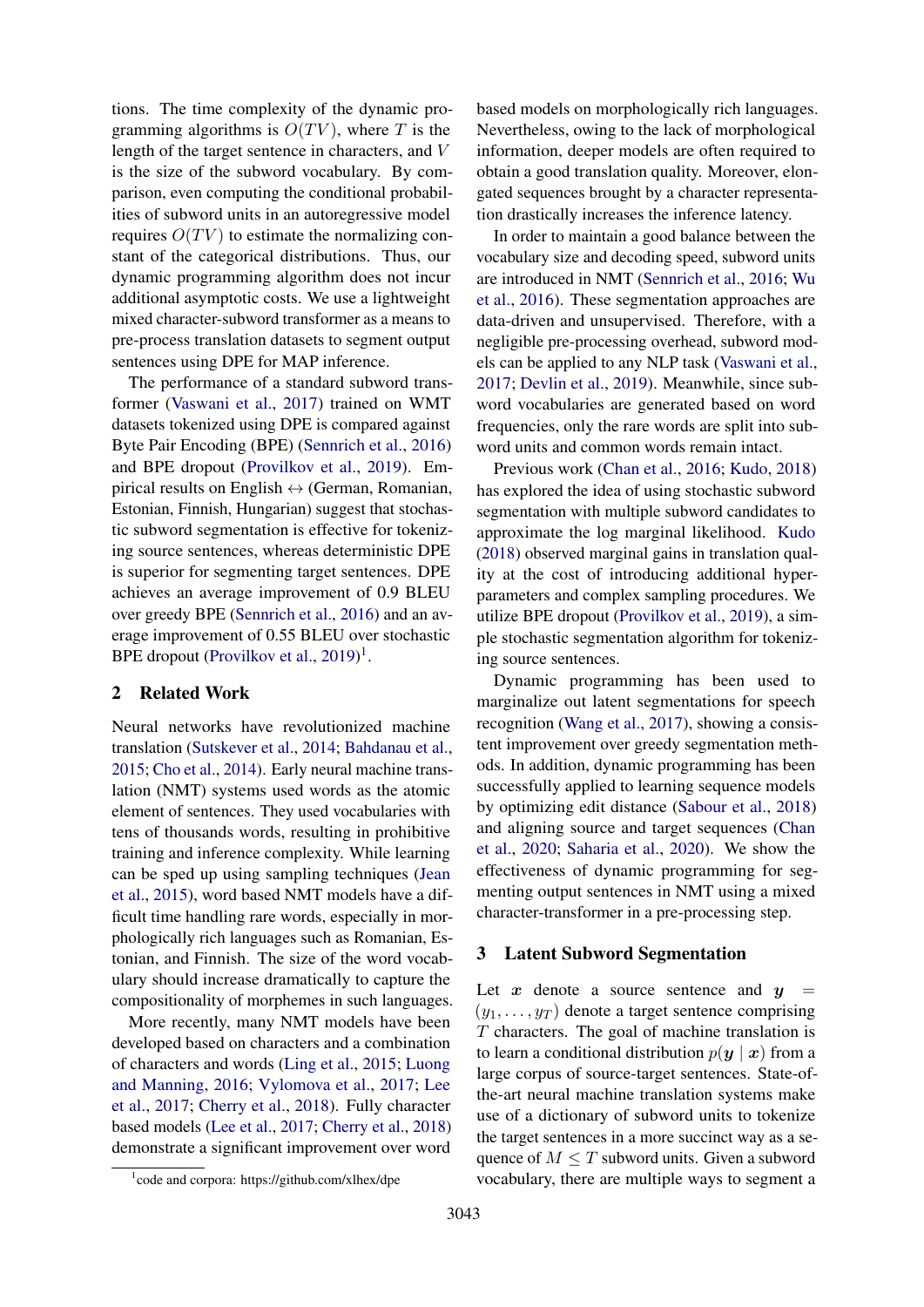rare word into a sequence of subwords (see Figure [1\)](#page-2-0). The common practice in neural machine translation considers subword segmentation as a pre-process and uses greedy algorithms to segment each word across a translation corpus in a consistent way. This paper aims to find optimal subword segmentations for the task of machine translation.

Let  $\mathbf{z} = (z_1, \ldots, z_{M+1})$  denote a sequence of character indices  $0 = z_1 < z_2 < \ldots < z_M <$  $z_{M+1} = T$  in an ascending order, defining the boundary of M subword segments  $\{y_{z_i,z_{i+1}}\}_{i=1}^M$ . Let  $y_{a,b} \equiv [y_{a+1}, \ldots, y_b]$  denote a subword that spans the segment between  $(a + 1)$ <sup>th</sup> and  $b$ <sup>th</sup> characters, including the boundary characters. For example, given a subword dictionary {'c', 'a', 't', 'at', 'ca'}, the word 'cat' may be segmented using  $z = (0, 1, 3)$  as ('c', 'at'), or using  $z = (0, 2, 3)$  as ('ca', 't'), or using  $z = (0, 1, 2, 3)$  as ('c', 'a', 't'). The segmentation  $z = (0, 3)$  is not valid since 'cat' does not appear in the subword vocabulary.

Autoregressive language models create a categorical distribution over the subword vocabulary at every subword position and represent the logprobability of a subword sequence using chain rule,

$$
\log p(\boldsymbol{y}, \boldsymbol{z}) = \sum_{i=1}^{|\boldsymbol{z}|} \log p(\boldsymbol{y}_{z_i, z_{i+1}} | \boldsymbol{y}_{z_1, z_2}, \dots, \boldsymbol{y}_{z_{i-1}, z_i}). \quad (1)
$$

Note that we suppress the dependence of  $p$  on  $x$ to reduce notational clutter. Most neural machine translation approaches assume that  $z$  is a deterministic function of  $y$  and implicitly assume that  $\log p(\boldsymbol{y}, \boldsymbol{z}) \approx \log p(\boldsymbol{y}).$ 

We consider a subword segmentation  $z$  as a latent variable and let each value of  $z \in \mathcal{Z}_y$ , in the set of segmentations compatible with  $y$ , contribute its share to  $p(\boldsymbol{y})$  according to  $p(\boldsymbol{y}) = \sum_{\boldsymbol{z}} p(\boldsymbol{y}, \boldsymbol{z}),$ 

<span id="page-2-2"></span>
$$
\log p(\boldsymbol{y}) = \log \sum_{\boldsymbol{z} \in \mathcal{Z}_{\boldsymbol{y}}} \exp \sum_{i=1}^{|\boldsymbol{z}|} \log p(\boldsymbol{y}_{z_i, z_{i+1}} | \ldots, \boldsymbol{y}_{z_{i-1}, z_i}).
$$
\n(2)

Note that each particular subword segmentation  $z \in \mathcal{Z}_v$  provides a lower bound on the log marginal likelihood  $\log p(\mathbf{y}) \geq \log p(\mathbf{y}, \mathbf{z})$ . Hence, optimizing [\(1\)](#page-2-1) for a greedily selected segmentation can be justified as a lower bound on [\(2\)](#page-2-2). That said, optimizing [\(2\)](#page-2-2) directly is more desirable. Unfortunately, exact marginalization over all segmentations is computationally prohibitive in a combinatorially large space  $\mathcal{Z}_y$ , especially because the

<span id="page-2-0"></span>

Figure 1: An illustration of different ways of segmenting 'unconscious' into subword units.

probability of each subword depends on the segmentation of its conditioning context. In the next section, we discuss a sequence model in which the segmentation of the conditioning context does not influence the probability of the next subword. We describe an efficient Dynamic Programming algorithm to exactly marginalize out all possible subword segmentations in this model.

# 4 A Mixed Character-Subword **Transformer**

<span id="page-2-1"></span>We propose a mixed character-subword transformer architecture, which enables one to marginalize out latent subword segmentations exactly using dynamic programming (see Figure [2\)](#page-3-0). Our key insight is to let the transformer architecture process the inputs and the conditioning context based on characters to remain oblivious to the specific choice of subword segmentation in the conditioning context and enable exact marginalization. That said, the output of the transformer is based on subword units and at every position it creates a categorical distribution over the subword vocabulary. More precisely, when generating a subword  $y_{z_i,z_{i+1}}$ , the model processes the conditioning context  $(y_{z_1},..., y_{z_i})$  based solely on characters using,

<span id="page-2-3"></span>
$$
\log p(\bm{y}, \bm{z}) = \sum_{i=1}^{|\bm{z}|} \log p(\bm{y}_{z_i, z_{i+1}} \mid y_{z_1}, ..., y_{z_i}),
$$
\n(3)

where the dependence of  $p$  on  $x$  is suppressed to reduce notational clutter.

Given a fixed subword vocabulary denoted  $V$ , at every character position  $t$  within  $y$ , the mixed character-subword model induces a distribution over the next subword  $w \in V$  based on,

$$
p(w | y_1, ..., y_t) = \frac{\exp(f(y_1, ..., y_t)^\top e(w))}{\sum_{w' \in V} \exp(f(y_1, ..., y_t)^\top e(w'))}
$$

where  $f(\cdot)$  processes the conditioning context using a Transformer, and  $e(\cdot)$  represents the weights of the softmax layer.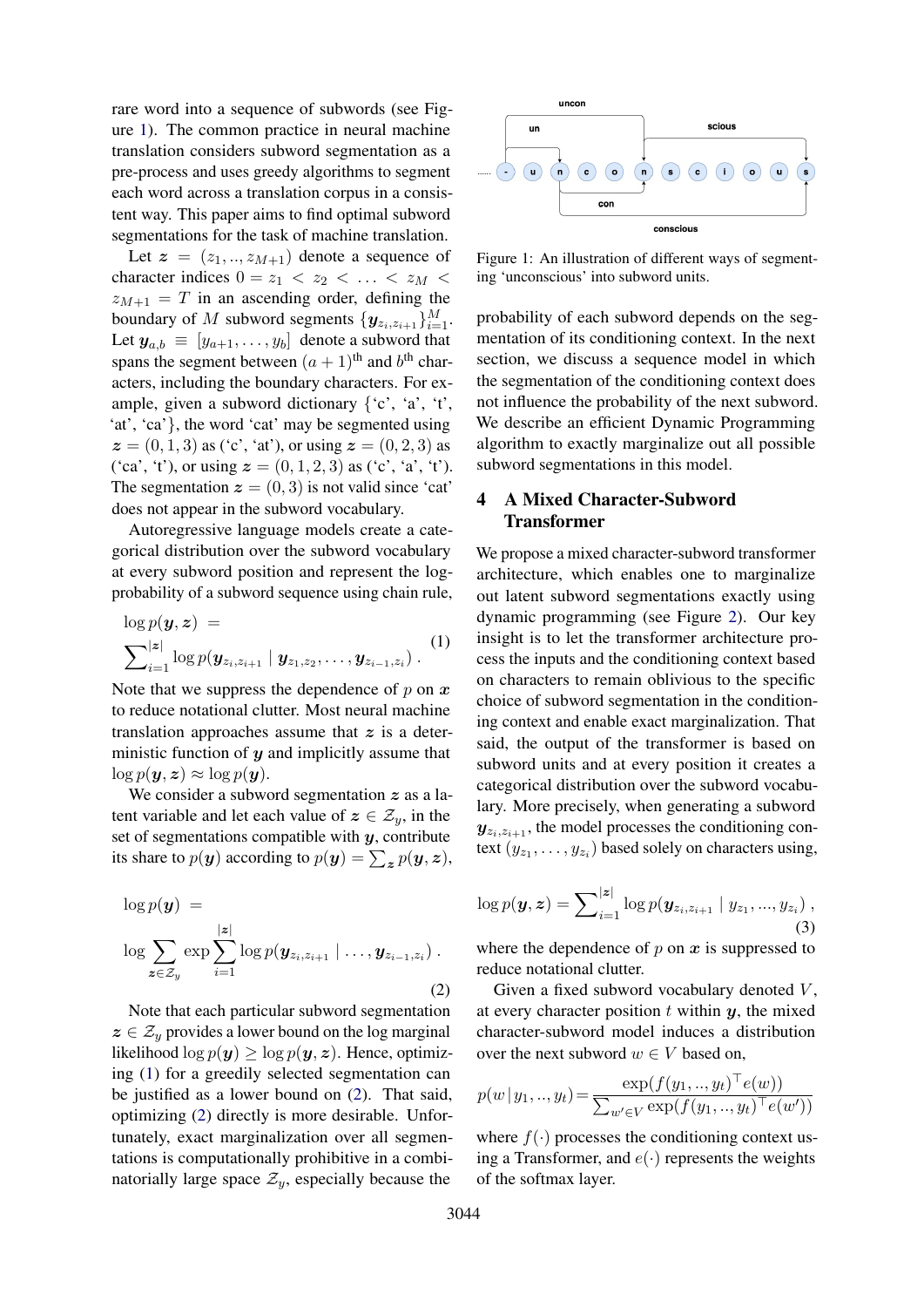### <span id="page-3-1"></span>Algorithm 1 Dynamic Programming (DP) for Exact Marginalization

**Input:**  $\boldsymbol{v}$  is a sequence of  $T$  characters,  $V$  is a subword vocabulary,  $m$  is the maximum subword length **Output:**  $\log p(y)$  marginalizing out different subword segmentations.

1:  $\alpha_0 \leftarrow 0$ 2: for  $k = 1$  to  $T$  do 3:  $\alpha_k \leftarrow \log \sum_{j=k-m}^{k-1} \mathbb{I}[\mathbf{y}_{j,k} \in V] \exp \left( \alpha_j + \log P_\theta(\mathbf{y}_{j,k} | y_1, ..., y_j) \right)$ 4: end for 5: return  $\alpha_T$  $\triangleright$  the marginal probability  $\log p(\bm{y}) = \log \sum_{\bm{z} \in \mathcal{Z}_y} p(\bm{y}, \bm{z})$ 

<span id="page-3-0"></span>

Figure 2: An illustration of the mixed charactersubword Transformer. The input is a list of characters, whereas the output is a sequence of subwords.

As depicted in in Figure [2,](#page-3-0) the mixed charactersubword Transformer consumes characters as input generates subwords as output. This figure only shows the decoder architecture, since as the encoder that processes  $x$  is a standard subword Transformer. Once a subword  $w$  is emitted at time step t, the characters of the subword  $w$  are fed into the decoder for time steps  $t+1$  to  $t+|w|$ , and the next subword is generated at time step  $t + |w|$ , conditioned on all of the previously generated characters.

### 4.1 Optimization

The training objective for our latent segmentation translation model is  $\sum_{(\bm x,\bm y)\in\mathcal{D}} \log P_{\theta}(\bm y|\bm x)$  where  $D$  is the training corpus consisting of parallel bilingual sentence pairs. Maximizing the training objective requires marginalization and the computation of the gradient of the log marginal likelihood.

Exact Marginalization. Under our model, the probability of a subword only depends on the character-based encoding of the conditioning context and not its segmentation, as in [\(3\)](#page-2-3). This means

that we can compute the log marginal likelihood for a single example y, exactly, using the Dynamic Programming algorithm shown in Algorithm [1.](#page-3-1) The core of the algorithm is line 3, where the probability of the prefix string  $y_{0,k}$  is computed by summing terms corresponding to different segmentations. Each term consists of the product of the probability of a subword  $y_{j,k}$  times the probability of its conditioning context  $(y_1, \ldots, y_i)$ . The running time of the algorithm is  $\mathcal{O}(mT)$ , where T is the length of the string, and  $m$  is the size of the longest subword unit in the vocabulary.

Gradient Computation. We use automatic differentiation in PyTorch to backpropagate through the dynamic program in Algorithm [1](#page-3-1) and compute its gradient. Compared to a standard Transformer decoder, our mixed character-subword Transformer is 8x slower with a larger memory footprint, due to computation involved in the DP algorithm and large sequence length in characters. To address these issues, we reduce the number of transformer layers from 6 to 4, and accumulate 16 consecutive gradients before one update.

#### 4.2 Segmenting Target Sentences

Once the mixed character-subword transformer is trained, it is used to segment the target side of a bilingual corpus. We randomize the subword segmentation of source sentences using BPE dropout [\(Provilkov et al.,](#page-9-1) [2019\)](#page-9-1). Conditional on the source sentence, we use Algorithm [2,](#page-4-0) called Dynamic Programming Encoding (DPE) to find a segmentation of the target sentence with highest posterior probability. This algorithm is similar to the marginalization algorithm, where we use a max operation instead of log-sum-exp. The mixed character-subword transformer is used only for tokenization, and a standard subword transformer is trained on the segmented sentences. For inference using beam search, the mixed character-subword transformer is not needed.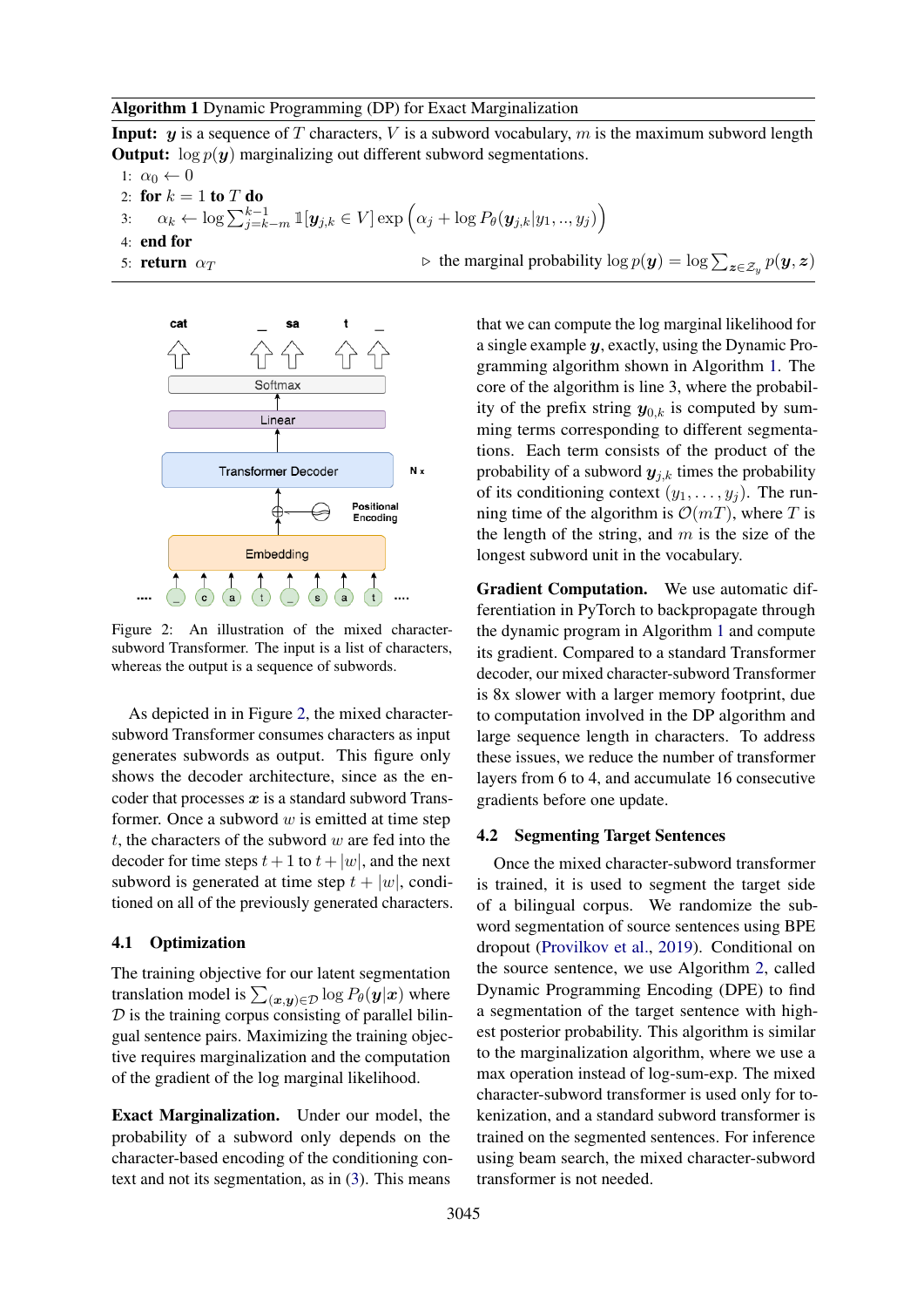### <span id="page-4-0"></span>Algorithm 2 Dynamic Programming Encoding (DPE) for Subword Segmentation

**Input:**  $\boldsymbol{v}$  is a sequence of T characters, V is a subword vocabulary,  $m$  is the maximum subword length **Output:** Segmentation z with highest posterior probability.

**for** 
$$
k = 1
$$
 **to**  $T$  **do**  
\n $\beta_k \leftarrow \max_{\{j \in [k-m,k-1] \mid \mathbf{y}_{j,k} \in V\}} \beta_j + \log P_{\theta}(\mathbf{y}_{j,k} | y_1, ..., y_j)$   
\n $b_k \leftarrow \operatorname{argmax}_{\{j \in [k-m,k-1] \mid \mathbf{y}_{j,k} \in V\}} \beta_j + \log P_{\theta}(\mathbf{y}_{j,k} | y_1, ..., y_j)$   
\n**end for**

<span id="page-4-2"></span>

|             | Number of sentences |       |       | Vocab |
|-------------|---------------------|-------|-------|-------|
|             | train               | dev   | test  | size  |
| En-Hu WMT09 | 0.6M                | 2,051 | 2,525 | 32K   |
| En-De WMT14 | 4.2M                | 3000  | 3003  | 32K   |
| En-Fi WMT15 | 1.7M                | 1,500 | 1,370 | 32K   |
| En-Ro WMT16 | 0.6M                | 1.999 | 1,999 | 32K   |
| En-Et WMT18 | 1.9M                | 2,000 | 2,000 | 32K   |

Table 1: Statistics of the corpora.

#### 5 Experiments

Dataset We use WMT09 for En-Hu, WMT14 for En-De, WMT15 for En-Fi, WMT16 for En-Ro and WMT18 for En-Et. We utilize Moses toolkit<sup>[2](#page-4-1)</sup> to pre-process all corpora, and preserve the true case of the text. Unlike [Lee et al.](#page-9-11) [\(2018\)](#page-9-11), we retain diacritics for En-Ro to retain the morphological richness. We use all of the sentence pairs where the length of either side is less than 80 tokens for. training. Byte pair encoding (BPE) [\(Sennrich et al.,](#page-9-0) [2016\)](#page-9-0) is applied to all language pairs to construct a subword vocabulary and provide a baseline segmentation algorithm. The statistics of all corpora is summarized in Table [1.](#page-4-2)

Training with BPE Dropout. We apply BPE dropout [\(Provilkov et al.,](#page-9-1) [2019\)](#page-9-1) to each mini-batch. For each complete word, during the BPE merge operation, we randomly drop a particular merge with a probability of 0.05. This value worked the best in our experiments. A word can be split into different segmentations at the training stage, which helps improve the BPE baseline.

DPE Segmentation. DPE can be used for target sentences, but its use for source sentences is not justified as source segmentations should not be marginalized out. Accordingly, we use BPE dropout for segmenting source sentences. That is,

<span id="page-4-4"></span>

Figure 3: The workflow of the proposed DPE approach.

we train a mixed character-subword transformer to marginalize out the latent segmentations of a target sentence, given a randomized segmentation of the source sentence by BPE dropout. After the mixed character-subword transformer is trained, it is used to segment the target sentences as describe in section [4.2](#page-4-3) for tokenization.

As summarized in Figure [3,](#page-4-4) we first train a mixed character-subword transformer with dynamic programming. Then, this model is frozen and used for DPE segmentation of target sentences. Finally, a standard subword transformer is trained on source sentences segmented by BPE dropout and target sentences segmented by DPE. The mixed charactersubword transformer is not needed for translation inference.

Transformer Architectures. We use transformer models to train three translation models on BPE, BPE dropout, and DPE corpora. We make use of *transformer base* for all of the experiments.

#### 5.1 Main Results

Table [2](#page-5-0) shows the main results. First, we see that BPE dropout consistently outperforms BPE across language pairs. In Table [2,](#page-5-0) the column labeled to  $\Delta_1$  shows the improvement of BPE dropout over

<span id="page-4-3"></span> $z \leftarrow$  backtrace( $b_1, ..., b_T$ )  $\rightarrow$  backtrace the best segmentation using b

<span id="page-4-1"></span><sup>2</sup> https://github.com/moses-smt/mosesdecoder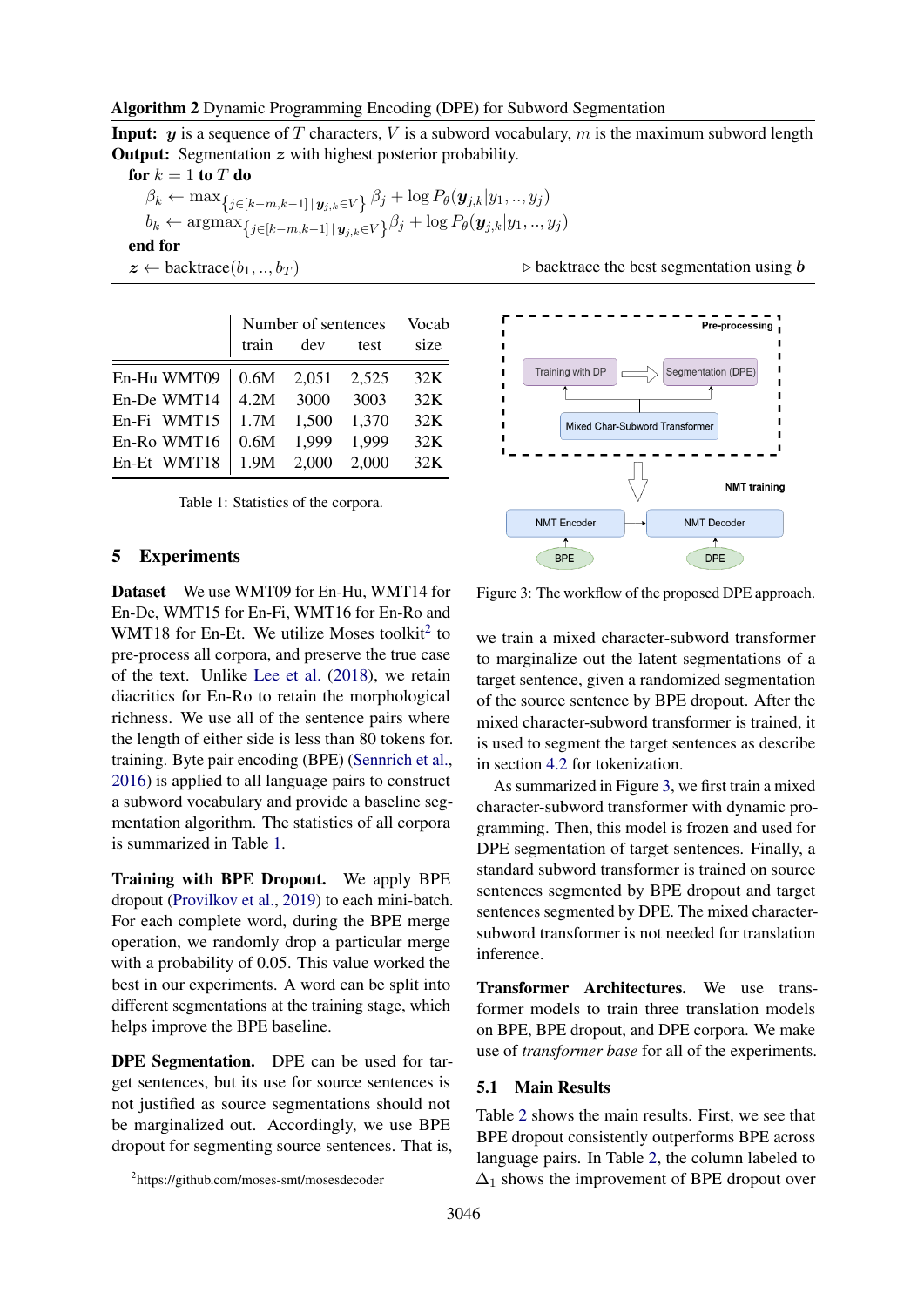<span id="page-5-0"></span>

| Method                                     | <b>BPE</b>        | <b>BPE</b> dropout                       |            | This paper                       |            |
|--------------------------------------------|-------------------|------------------------------------------|------------|----------------------------------|------------|
| Source segmentation<br>Target segmentation | <b>BPE</b><br>BPE | <b>BPE</b> dropout<br><b>BPE</b> dropout | $\Delta_1$ | <b>BPE</b> dropout<br><b>DPE</b> | $\Delta_2$ |
| $En \rightarrow De$                        | 27.11             | 27.27                                    | $+0.16$    | 27.61                            | $+0.34$    |
| $En \rightarrow Ro$                        | 27.90             | 28.07                                    | $+0.17$    | 28.66                            | $+0.59$    |
| $En \rightarrow Et$                        | 17.64             | 18.20                                    | $+0.56$    | 18.80                            | $+0.60$    |
| $En \rightarrow Fi$                        | 15.88             | 16.18                                    | $+0.30$    | 16.89                            | $+0.71$    |
| $En \rightarrow Hu$                        | 12.80             | 12.94                                    | $+0.14$    | 13.36                            | $+0.42$    |
| $De \rightarrow En$                        | 30.82             | 30.85                                    | $+0.03$    | 31.21                            | $+0.36$    |
| $Ro \rightarrow En$                        | 31.67             | 32.56                                    | $+0.89$    | 32.99                            | $+0.43$    |
| $Et\rightarrow En$                         | 23.13             | 23.65                                    | $+0.52$    | 24.62                            | $+0.97$    |
| $Fi\rightarrow En$                         | 19.10             | 19.34                                    | $+0.24$    | 19.87                            | $+0.53$    |
| $Hu \rightarrow En$                        | 16.14             | 16.61                                    | $+0.47$    | 17.05                            | $+0.44$    |
| Average                                    | 22.22             | 22.57                                    | $+0.35$    | 23.12                            | $+0.55$    |

Table 2: Average test BLEU scores (averaged over 3 independent runs) for 3 segmentation algorithms (BPE [\(Sen](#page-9-0)[nrich et al.,](#page-9-0) [2016\)](#page-9-0), BPE dropout [\(Provilkov et al.,](#page-9-1) [2019\)](#page-9-1) and our DPE algorithm) on 10 different WMT datasets. For each language pair, all of the segmentation techniques use the same subword dictionary with 32K tokens shared between source and target languages.  $\Delta_1$  shows the improvement of BPE dropout compared to BPE, and  $\Delta_2$  shows further improvement of our proposed DPE method compared to BPE dropout.

<span id="page-5-1"></span>

| <b>BPE</b> source:                                                                                                   |
|----------------------------------------------------------------------------------------------------------------------|
| Die G@@ le@@ is@@ anlage war so ausgestattet, dass dort elektr@@ isch betrie@@ bene Wagen eingesetzt                 |
| werden konnten.                                                                                                      |
| DPE target:                                                                                                          |
| The railway system was equipped in such a way that electrical@@ ly powered cart@@ s could be used on it.             |
| <b>BPE</b> target:                                                                                                   |
| The railway system was equipped in such a way that elect@@ r@@ ically powered car@@ ts could be used on it.          |
| <b>BPE</b> source:                                                                                                   |
| Normalerweise wird Kok@@ ain in kleineren Mengen und nicht durch Tunnel geschm@@ ug@@ gelt.                          |
| DPE target:                                                                                                          |
| Normal@@ ly c@@ oca@@ ine is sm@@ ugg@@ led in smaller quantities and not through tunnel@@ s.                        |
| <b>BPE</b> target:                                                                                                   |
| Norm@@ ally $\cos \theta$ c@@ $\sin \theta$ aine is sm@@ ugg@@ led in smaller quantities and not through tun@@ nels. |

Table 3: Two examples of segmentation of English sentences given German inputs.

BPE. This gain can be attributed to the robustness of the NMT model to the segmentation error on the source side, as our analysis in Section [5.3](#page-6-0) will confirm. Second, we observe further gains resulted from DPE compared to BPE dropout. The column labeled  $\Delta_2$  shows the improvement of DPE over BPE dropout. DPE provides an average improvement of 0.55 BLEU over BPE dropout and BPE dropout provides an average improvement of 0.35 BLEU over BPE. As our proposal uses BPE dropout for segmenting the source, we attribute our BLEU score improvements to a better segmentation of the target language with DPE. Finally, compared to BPE for segmenting the source and target, our proposed segmentation method results in large improvements in the translation quality, up

Table [3](#page-5-1) shows examples of target sentences segmented using DPE and BPE and the corresponding source sentences. In addition, Table [4](#page-6-1) presents the top 50 most common English words that result in a disagreement between BPE and DPE segmentations based on the Et→En corpus. For DPE, for each word, we consider all segmentations produced and show the segmentation that attains the highest frequency of usage in Table [4.](#page-6-1) As can be observed, DPE produces more linguistically plausible

morpheme-based subwords compared to BPE. For instance, BPE segments *"carts"* into *"car"+"ts"*, as both *"car"* and *"ts"* are common subwords and

to 1.49 BLEU score improvements in Et→En.

5.2 Segmentation Examples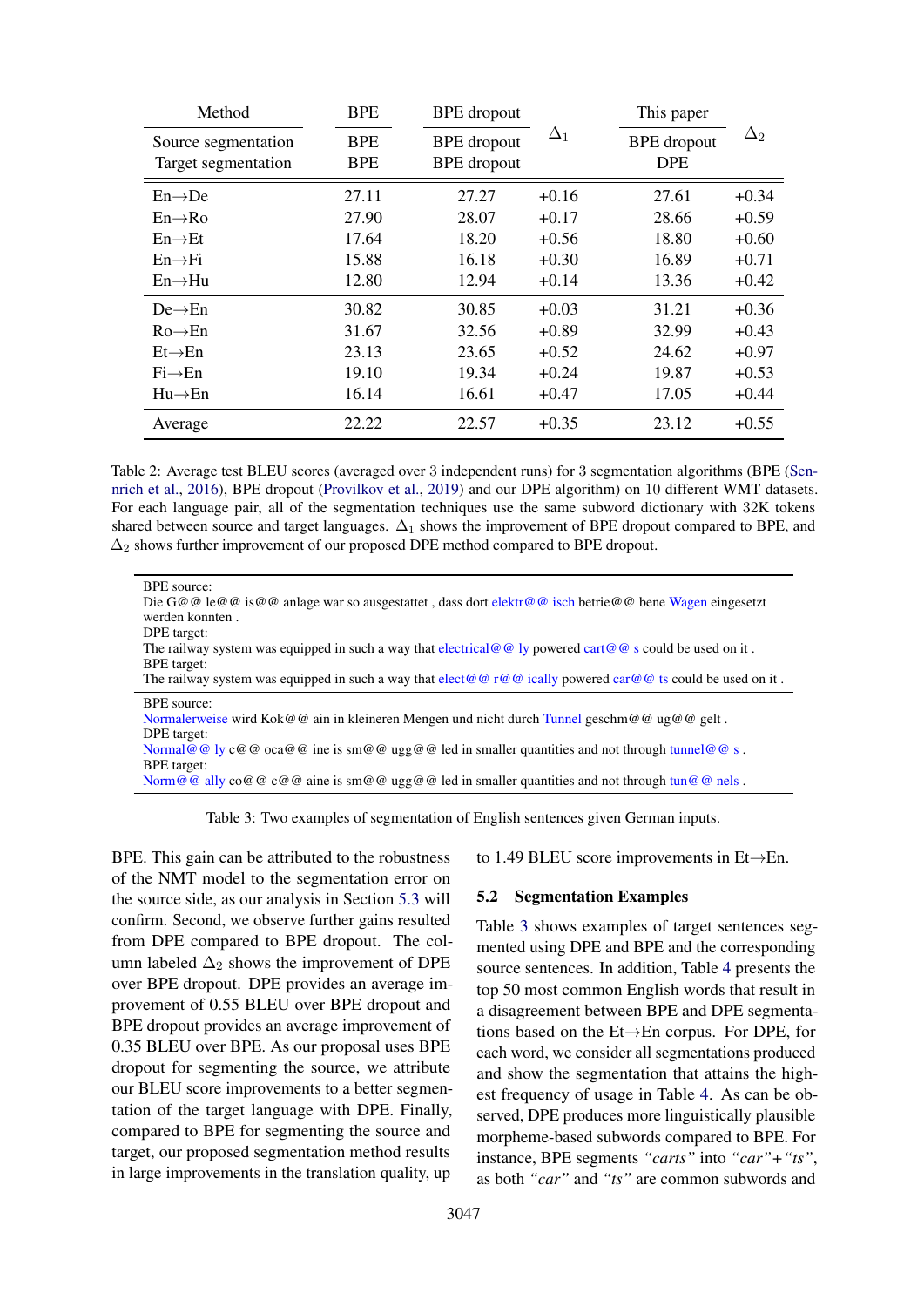listed in the BPE merge table. By contrast DPE segments *"carts"* into *"cart"+"s"*. We attribute the linguistic characteristics of the DPE segments to the fact that DPE conditions the segmentation of a target word on the source sentence and the previous tokens of the target sentence, as opposed to BPE, which mainly makes use of frequency of subwords, without any context.

DPE generally identifies and leverages some linguistic properties, *e.g.,* plural, antonym, normalization, verb tenses, etc. However, BPE tends to deliver less linguistically plausible segmentations, possibly due to its greedy nature and the lack of context. We believe this phenomenon needs further investigation, *i.e.,* the contribution of source vs. target context in DPE segmentations, and a quantitative evaluation of linguistic nature of word fragments produced by DPE. We will leave this to future work.

# <span id="page-6-0"></span>5.3 Analysis

Conditional Subword Segmentation. One of our hypothesis for the effectiveness of subword segmentation with DPE is that it conditions the segmentation of the target on the source language. To verify this hypothesis, we train mixed charactersubword Transformer solely on the target language sentences in the bilingual training corpus using the *language model* training objective. This is in contrast to the mixed character-subword model used in the DPE segmentation of the main results in Table [2,](#page-5-0) where the model is conditioned on the source language and trained on the sentence pairs using a *conditional language model* training objective. Once the mixed character-subword Transformer language model is trained, it is then used to segment the target sentence of the bilingual corpus in the pre-processing step before a translation model is trained.

Table [5](#page-7-0) shows the results. It compares the unconditional language model (LM) DPE vs the conditional DPE for segmenting the target language, where we use BPE dropout for segmenting the source language. We observe that without the information from the source, LM DPE is on-par to BPE, and is significantly outperformed by conditional DPE. This observation confirms our hypothesis that segmentation in NMT should be source-dependent.

We are further interested in analyzing the differences of the target language segmentation depending on the source language. For this analysis,

| <b>BPE</b>                      | DPE (ours)               |
|---------------------------------|--------------------------|
| recognises                      | $recognise + s$          |
| advocates                       | advocate + s             |
| eurozone                        | euro + zone              |
| underlines                      | underline + s            |
| strengthens                     | strengthen $+$ s         |
| entrepreneurship                | entrepreneur + ship      |
| acknowledges                    | $acknowledge + s$        |
| 11.30                           | $11 + .30$               |
| wines                           | wine $+$ s               |
| pres + ently                    | $present + ly$           |
| f + illed                       | $fill + ed$              |
| endors + ement                  | endorse + ment           |
| blo + c                         | $bl + oc$                |
| $cru + cially$                  | $crucial + ly$           |
| eval + uations                  | evaluation $+$ s         |
| $tre + es$                      | $tr + ees$               |
| $tick + ets$                    | tick + $et + s$          |
| predic + table                  | predict + able           |
| multilater + alism              | multilateral + ism       |
| rat $+$ ings                    | rating $+$ s             |
| predic + ted                    | predict + ed             |
| $mo + tives$                    | $motiv + es$             |
| reinfor + ces                   | reinforce $+$ s          |
| $pro +$ tocols                  | $protocol + s$           |
| pro + gressively                | $progressive + ly$       |
| sk + ill                        | ski + 11                 |
| $preva + ils$                   | $prevail + s$            |
| decent + ralisation             | $decent + ral + isation$ |
| sto + red                       | stor + ed                |
| $\text{influ} + \text{enz} + a$ | influen + za             |
| $margin + alised$               | marginal + ised          |
| 12.00                           | $12 + .00$               |
| sta + ying                      | stay + ing               |
| $intens + ity$                  | $intensi + ty$           |
| $rec + ast$                     | $re + cast$              |
| $guid + eline$                  | guide + line             |
| emb + arked                     | embark + ed              |
| $out + lines$                   | outline $+$ s            |
| $scen + ari + os$               | scenario + s             |
| $n + ative$                     | na + tive                |
| ma + ture                       | ma + ture                |
| preven + tative                 | $prevent +ative$         |
| hom + eland                     | home + land              |
| bat + hing                      | $bath + ing$             |
| endang + ered                   | endanger + ed            |
| $\cot$ + inen + tal             | continent + al           |
| t + enth                        | $ten + th$               |
| $vul + n + era + bility$        | $vul + ner + ability$    |
| realis $+$ ing                  | real + ising             |
| $t + ighter$                    | $tight + er$             |
|                                 |                          |

<span id="page-6-1"></span>L, Ë

Table 4: Word fragments obtained by BPE vs. DPE. The most frequent words that resulted in a disagreement between BPE and DPE segmentations on  $Et \rightarrow$  $En$  are shown.

we filtered out a multilingual parallel corpus from WMT, which contains parallel sentences in three languages English, Estonian and Romanian. That is, for each English sentence we have the corresponding sentences in Et and Ro. We then trained two DPE segmentation models for the translation tasks of Et→En and Ro→En, where English is the target language. Figure [4](#page-7-1) shows when conditioning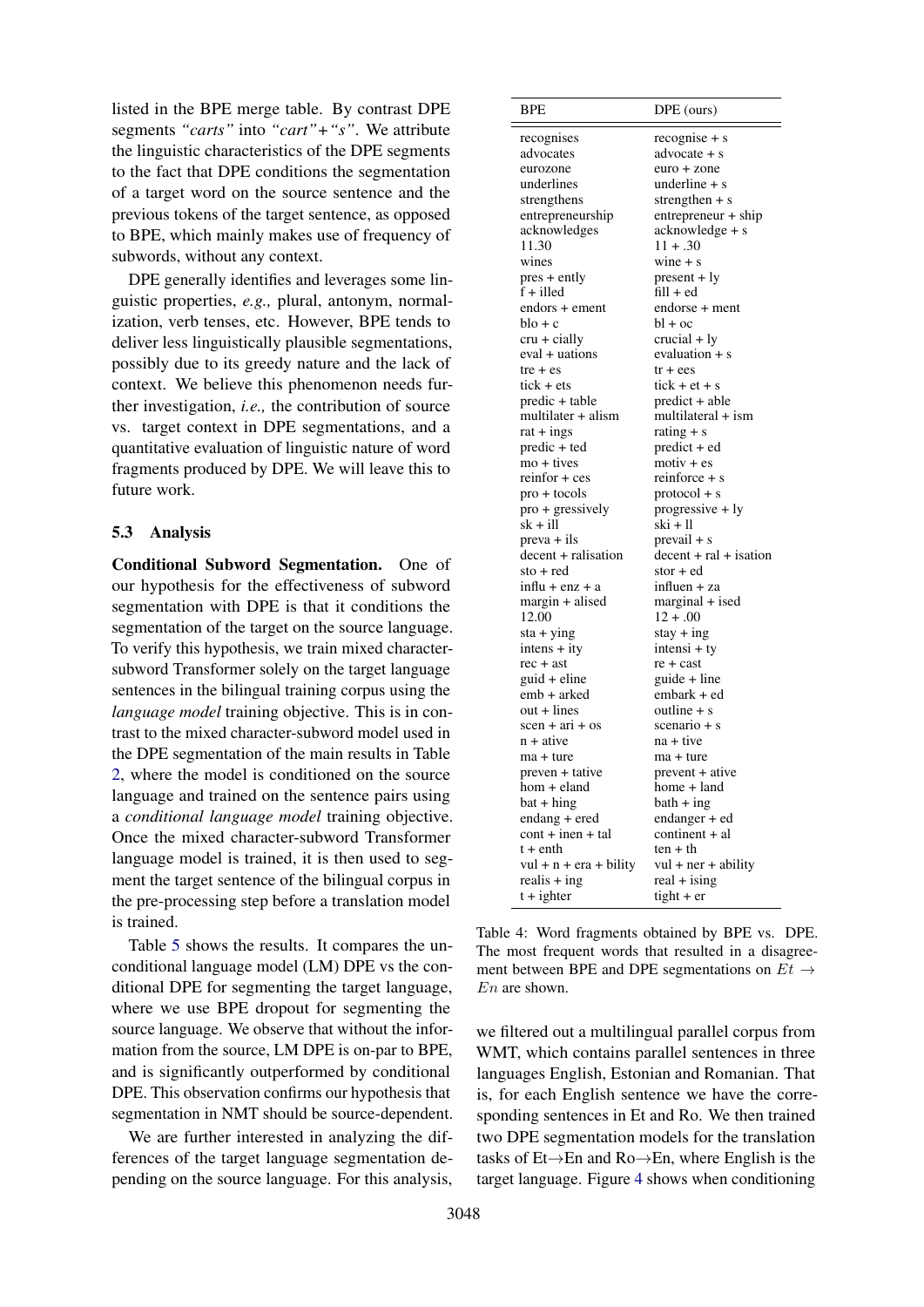<span id="page-7-0"></span>

| Source              | BPE drop        | BPE drop      | <b>BPE</b> drop |
|---------------------|-----------------|---------------|-----------------|
| Target              | <b>BPE</b> drop | <b>LM DPE</b> | <b>DPE</b>      |
| $En \rightarrow Ro$ | 28.07           | 28.07         | 28.66           |
| $En \rightarrow Hu$ | 12.94           | 12.87         | 13.36           |
| $Ro \rightarrow En$ | 32.56           | 32.57         | 32.99           |
| $Hu \rightarrow En$ | 16.61           | 16.41         | 17.05           |

Table 5: DPE-LM learns a segmentation of the target based on language modelling, which is *not* conditioned on the source language.

<span id="page-7-1"></span>

Figure 4: Disagreement of DPE segments between Et-En and Ro-En over English vocabulary

the segmentation of the target on different source languages, DPE can lead to different segmentations even for an identical multi-parallel corpus. The differences are more significant for low frequency words.

Another aspect of DPE segmentation method is its dependency on the *segmentation* of the source. As mentioned, we segment the target sentence *on the fly* using our mixed character-subword model *given* a randomized segmentation of the source produced by BPE dropout. That means during the training of the NMT model where we use BPE dropout for the source sentence, the corresponding target sentence may get a different DPE segmentation given the randomized segmentation of the source sentence. We are interested in the effectiveness of the target segmentation if we commit to a fixed DPE segmentation conditioned on the BPE segmentation of the input. Table [6](#page-7-2) shows the results. We observe that there is a marginal drop when using the fixed DPE, which indicates that the encoder can benefit from a stochastic segmentation, while the decoder prefers a deterministic segmentation corresponding to the segmentation of the source.

DPE vs BPE. We are interested to compare the effectiveness of DPE versus BPE for the target, given BPE dropout as the same segmentation

<span id="page-7-2"></span>

| Source              | <b>BPE</b> drop  | <b>BPE</b> drop |
|---------------------|------------------|-----------------|
| Target              | <b>DPE</b> Fixed | DPE On The Fly  |
| $En \rightarrow Ro$ | 28.58            | 28.66           |
| $En \rightarrow Hu$ | 13.14            | 13.36           |
| $En \rightarrow Et$ | 18.51            | 18.80           |
| $Ro \rightarrow En$ | 32.73            | 32.99           |
| $Hu \rightarrow En$ | 16.82            | 17.05           |
| $Et\rightarrow En$  | 24.37            | 24.62           |

Table 6: "DPE Fixed" obtains a fixed segmentation of the target sentence given the BPE-segmented source sentence, whereas "DPE On The Fly" obtain the best segmentation of the target sentence given a randomized segmentation of the source produced by BPE dropout.

<span id="page-7-3"></span>

| Source              | <b>BPE</b> drop | <b>BPE</b> drop | BPE drop   |
|---------------------|-----------------|-----------------|------------|
| Target              | <b>BPE</b>      | <b>BPE</b> drop | <b>DPE</b> |
| $En \rightarrow Ro$ | 28.04           | 28.07           | 28.66      |
| $En \rightarrow Et$ | 18.09           | 18.20           | 18.80      |
| $Ro \rightarrow En$ | 32.40           | 32.56           | 32.99      |
| $Et\rightarrow En$  | 23.52           | 23.65           | 24.62      |

Table 7: BLEU score of different segmentation methods for the target.

method for the source. Table [7](#page-7-3) shows the results. As observed, target segmentation with DPE consistently outperforms BPE, leading to up to .9 BLEU score improvements. We further note that using BPE dropout on the target has a similar performance to BPE, and it is consistently outperformed by DPE.

We further analyze the segmentations produced by DPE vs BPE. Figure [5](#page-8-9) shows the percentage of the target words which have different segmentation with BPE and DPE, for different word frequency bands in En→Et translation task. We observe that for Estonian words whose occurrence is up to 5 in the training set, the disagreement rate between DPE and BPE is 64%. The disagreement rate decreases as we go to words in higher frequency bands. This may imply that the main difference between the relatively large BLEU score difference between BPE and DPE is due to their different segmentation mainly for low-frequency words.

We further plot the distribution of BLEU scores by the length of target sentences. As shown in Figure [6,](#page-8-10) DPE demonstrates much better gains on the longer sentences, compared with the BPE version.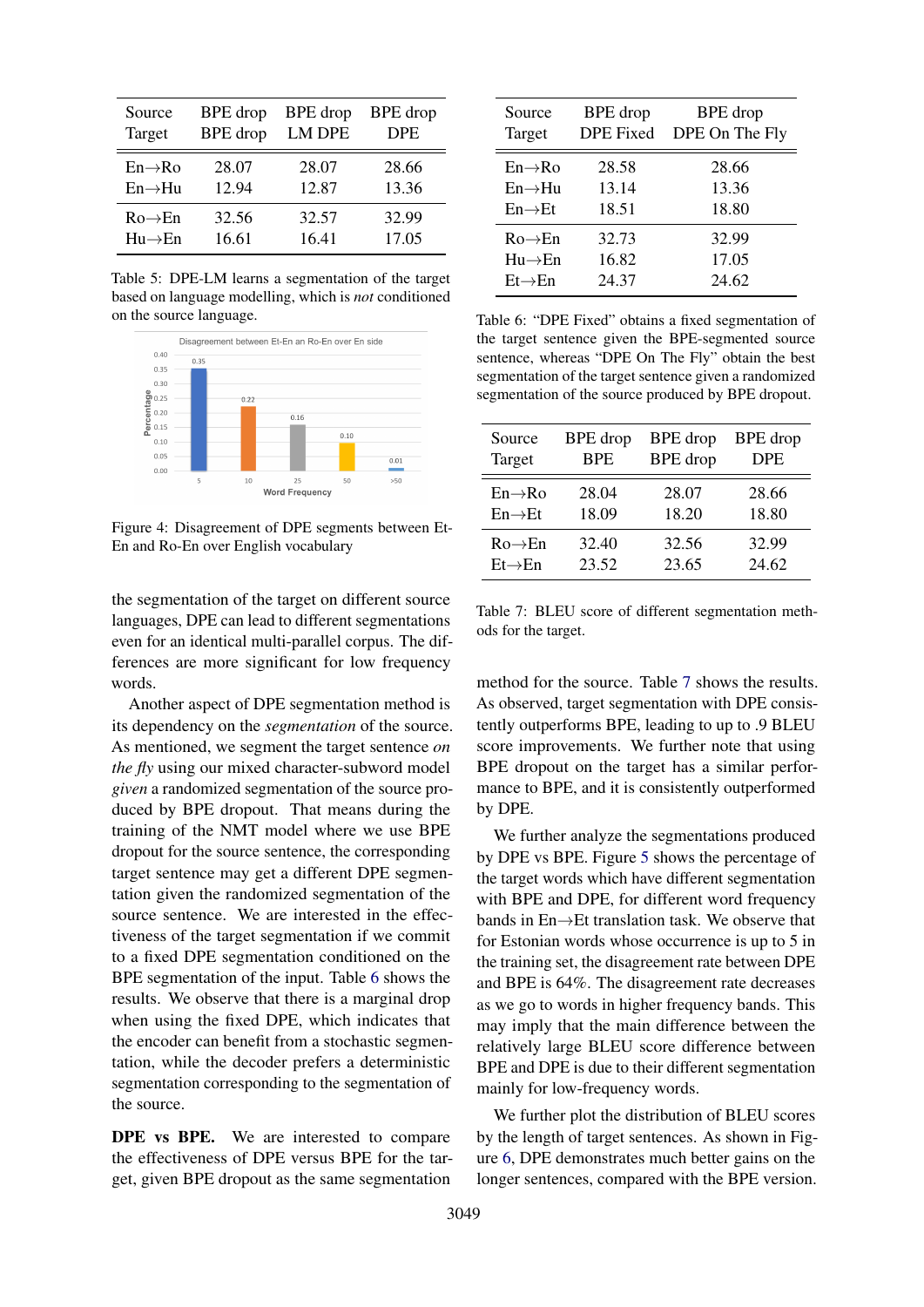<span id="page-8-9"></span>

Figure 5: Disagreement of segments between BPE and DPE over Estonian vocabulary.

<span id="page-8-10"></span>

Figure 6: BLEU scores of BPE vs DPE by the lengths of sentences for En→Et.

# 6 Conclusion

This paper introduces *Dynamic Programming Encoding* in order to incorporate the information of the source language into subword segmentation of the target language. Our approach utilizes dynamic programming for marginalizing the latent segmentations when training, and inferring the highest probability segmentation when tokenizing. Our comprehensive experiments show impressive improvements compared to state-of-the-art segmentation methods in NMT, *i.e.,* BPE and its stochastic variant BPE dropout.

# Acknowledgment

We would like to thank the anonymous reviewers, Taku Kudo, Colin Cherry and George Foster for their comments and suggestions on this work. The computational resources of this work are supported by the Google Cloud Platform (GCP), and by the Multi-modal Australian ScienceS Imaging and Visualisation Environment (MASSIVE) (<www.massive.org.au>). This material is partly based on research sponsored by Air Force Research Laboratory and DARPA under agreement number FA8750-19-2-0501. The U.S. Government is authorized to reproduce and distribute reprints for Governmental purposes notwithstanding any copyright notation thereon.

### References

- <span id="page-8-2"></span>Dzmitry Bahdanau, Kyunghyun Cho, and Yoshua Bengio. 2015. Neural machine translation by jointly learning to align and translate. *ICLR*.
- <span id="page-8-8"></span>William Chan, Chitwan Saharia, Geoffrey Hinton, Mohammad Norouzi, and Navdeep Jaitly. 2020. Imputer: Sequence modelling via imputation and dynamic programming. *arXiv:2002.08926*.
- <span id="page-8-7"></span>William Chan, Yu Zhang, Quoc Le, and Navdeep Jaitly. 2016. Latent sequence decompositions. *arXiv preprint arXiv:1610.03035*.
- <span id="page-8-6"></span>Colin Cherry, George Foster, Ankur Bapna, Orhan Firat, and Wolfgang Macherey. 2018. Revisiting character-based neural machine translation with capacity and compression. In *Proceedings of the 2018 Conference on Empirical Methods in Natural Language Processing*, pages 4295–4305.
- <span id="page-8-3"></span>Kyunghyun Cho, Bart van Merriënboer, Caglar Gulcehre, Dzmitry Bahdanau, Fethi Bougares, Holger Schwenk, and Yoshua Bengio. 2014. Learning phrase representations using rnn encoder–decoder for statistical machine translation. In *Proceedings of the 2014 Conference on Empirical Methods in Natural Language Processing (EMNLP)*, pages 1724– 1734.
- <span id="page-8-0"></span>Jacob Devlin, Ming-Wei Chang, Kenton Lee, and Kristina Toutanova. 2019. Bert: Pre-training of deep bidirectional transformers for language understanding. In *Proceedings of the 2019 Conference of the North American Chapter of the Association for Computational Linguistics: Human Language Technologies, Volume 1 (Long and Short Papers)*, pages 4171–4186.
- <span id="page-8-4"></span>Sebastien Jean, Kyunghyun Cho, Roland Memisevic, ´ and Yoshua Bengio. 2015. On using very large target vocabulary for neural machine translation. In *Proceedings of the 53rd Annual Meeting of the Association for Computational Linguistics and the 7th International Joint Conference on Natural Language Processing (Volume 1: Long Papers)*, pages 1–10.
- <span id="page-8-1"></span>Taku Kudo. 2018. Subword regularization: Improving neural network translation models with multiple subword candidates. In *Proceedings of the 56th Annual Meeting of the Association for Computational Linguistics (Volume 1: Long Papers)*, pages 66–75.
- <span id="page-8-5"></span>Jason Lee, Kyunghyun Cho, and Thomas Hofmann. 2017. Fully character-level neural machine translation without explicit segmentation. *Transactions of the Association for Computational Linguistics*, 5:365–378.